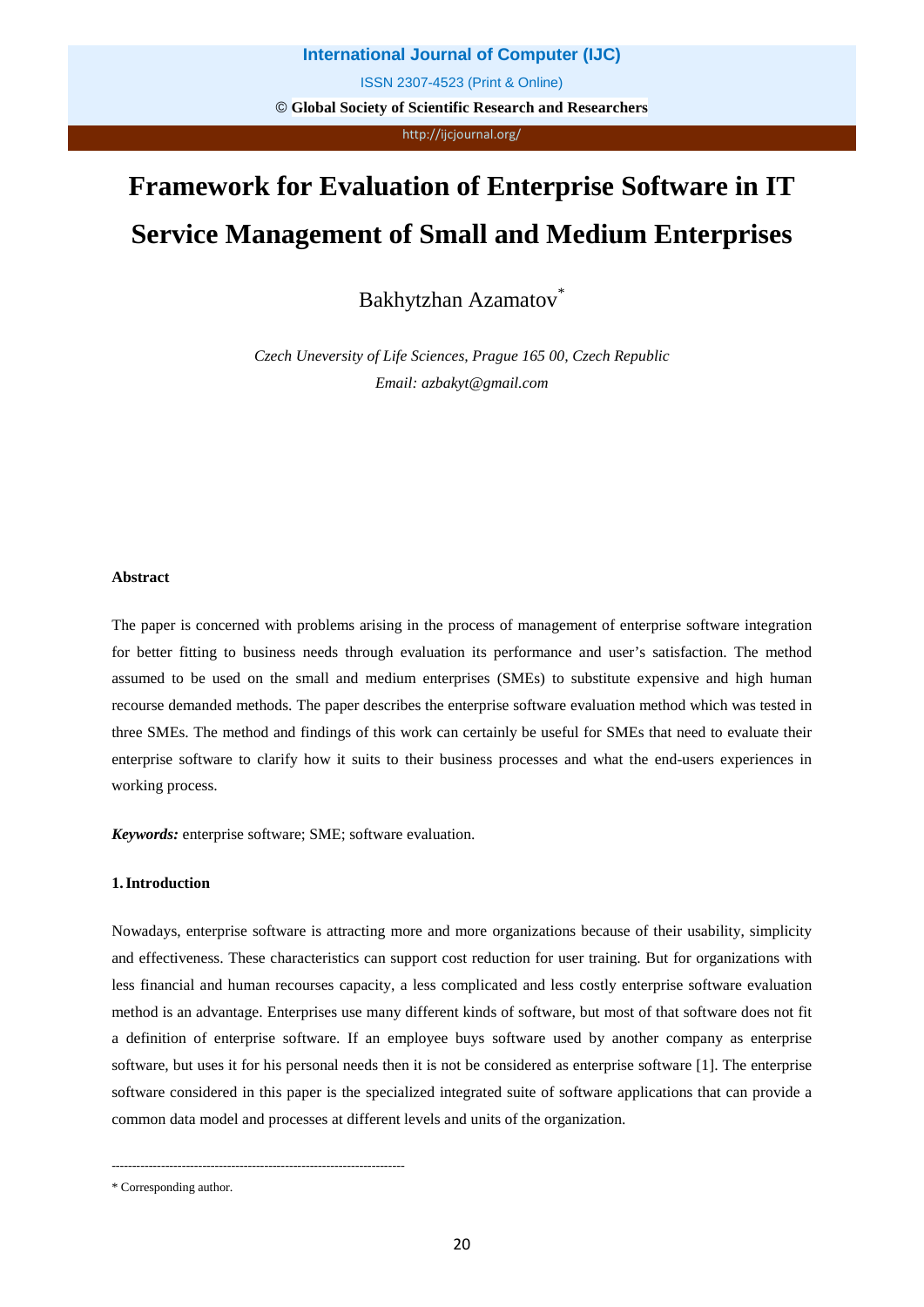The most common examples of enterprise software can be the Enterprise Resource Planning (ERP), human resource management, online billing and Client Relationship Management (CRM) systems, or even the software of an organization's own production.

#### **2.Importance of this Research**

The role of small and medium enterprises (SMEs) in a national economy has been accentuated all over the world for their contribution to total productivity and to job opportunities [2]. At the same time, the rapid growth of information and communication technologies (ICT) determines the performance and competitiveness of the SMEs. It is believed that ICTs became a necessity in the management of SMEs in order to survive in the modern business environment. According to Porter's theory, ICTs have the potential to attain a competitive advantage [3]. The main goal of the implementation of ICTs in SME was optimization of the enterprise's operational processes. According to Lucchetti and Sterlacchini (2004) adoption of ICT was the reason for the high growth rate in the US economy during the 1990s [4]. However, some experts argue that because ICTs are now being widely used by enterprises, it has lost its effectiveness as a strategic instrument of a company's differentiation and companies no longer obtain the advantage they did at the onset of ICT [5].

However, most of the organizations do not have clear vision what they need from the enterprise software and what they actually have. In that case having more effective integrated enterprise software gives advantage to organizations. Therefore, increasing the effectiveness of enterprise software is crucial for organizations. Furthermore, such evaluation approach gives the organizations an instrument to make decisions which part of enterprise software must be extended and which part is not needed as well as to understand how users see the application.

#### **3.Objective**

The aim of the current work is to propose a quality evaluation method to improve integration of enterprise software in small and medium enterprises (SME) and to clarify the productivity of their software. The motivation for choosing the object quality modeling systems is the current situation, where quality service evaluation is not widely used or does not match with the requirements or capabilities of the SMEs. The quality of the selected area issues are addressed primarily from the perspective of SMEs needs. Does the software that an organization utilizes suit its expectations? Are users satisfied with it? These are the main questions which proposed method pretends to solve.

#### **4. Research Methodology**

A measurement procedure should be based on two essential questions: organization's expectations and users' experience. According to these questions it is possible to decide what should be measured. After determining the basic parameters for the measurement, we can then choose the method to measure these parameters. The methods should be selected on the basis of our measurement model, which means that each measured parameter should have its maximum and minimum. We can use methods to measure both negative and positive sides.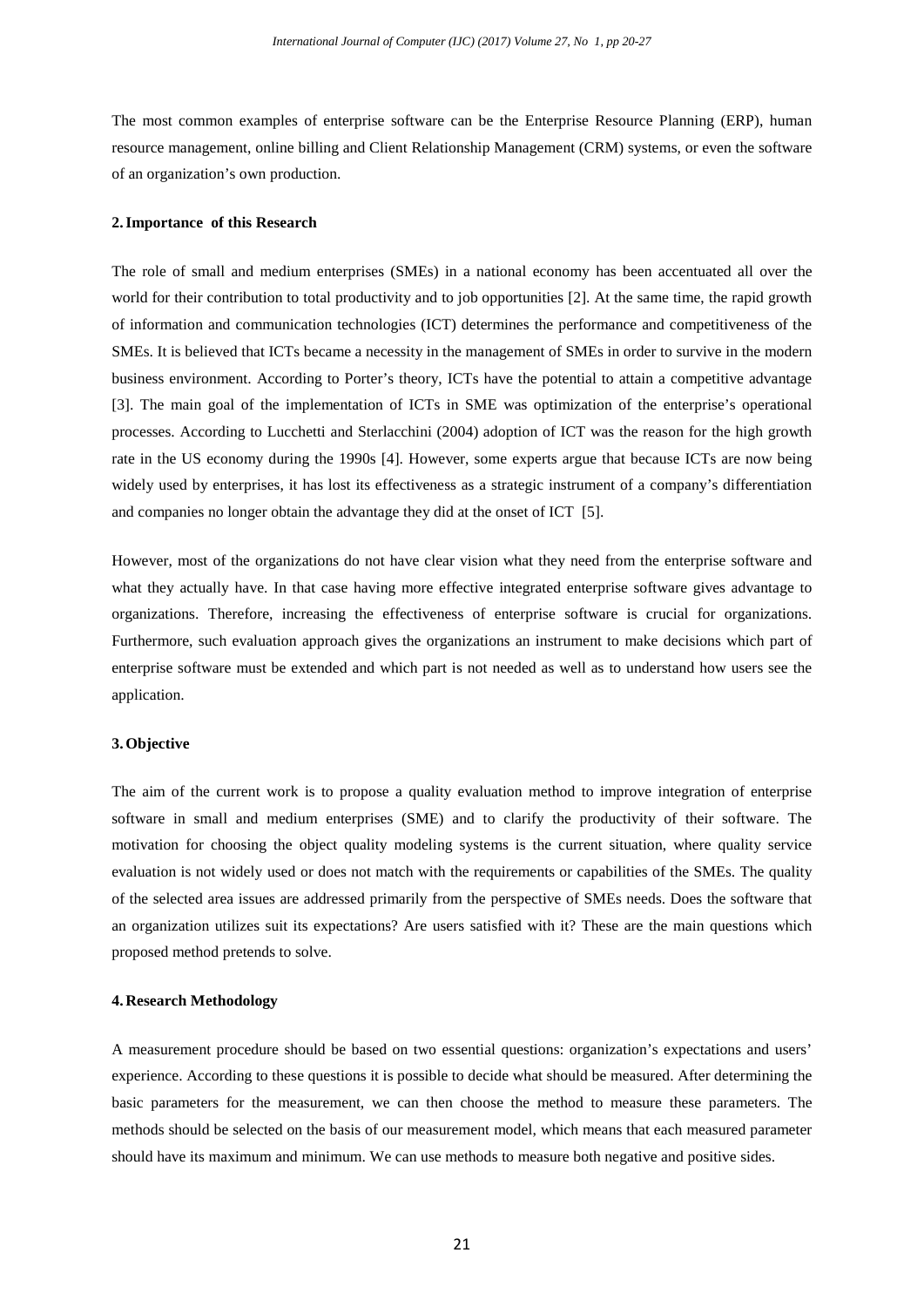Representatives from variety levels and departments were chosen to answer to two questions:

- 1. What the software should do?
- 2. How it should perform?

Based on the results of the answers from tested organizations there was created a list of possible parameters.

The Organizations were given an overall score of 10 each to divide it between parameters. There are left four major parameters (table below).

|  |  | Table 1: List of parameters |
|--|--|-----------------------------|
|  |  |                             |

| <b>Parameter</b> | <b>Score</b> |
|------------------|--------------|
| Functionality    | 6            |
| Reliability      | Δ            |
| Interoperability | 3            |
| Usability        | 3            |

The following table describes measurement functions and quality measurement elements for chosen parameters.

| Name        | Measurement function and QMEs: |                                                                     |                                        |                      |  |  |  |
|-------------|--------------------------------|---------------------------------------------------------------------|----------------------------------------|----------------------|--|--|--|
| Coverage    | of                             | $x_{cov} = \frac{1}{a}$                                             | s= number of objectives of SME         | Measure              |  |  |  |
| <b>SME</b>  | by                             |                                                                     | should be covered by enterprise        | functional           |  |  |  |
| enterprise  |                                |                                                                     | software.                              | coverage             |  |  |  |
| software    |                                |                                                                     | $c=$ number of objectives<br>which     |                      |  |  |  |
|             |                                |                                                                     | covered by enterprise software. The    |                      |  |  |  |
|             |                                |                                                                     | value can be in double format.         |                      |  |  |  |
| Stability   | of the                         |                                                                     | v-sum weight of errors                 | Measure errors       |  |  |  |
| system      |                                | $x_{st} = \sum_{i=1}^{\infty} \left( \frac{d_i}{d_i + v_i} \right)$ | d-monitored days.                      |                      |  |  |  |
|             |                                |                                                                     |                                        |                      |  |  |  |
| Usability   |                                | $x_{us} = \frac{c}{n * m * q}$                                      | c-sum of answers scores                | <b>Ouestionnaire</b> |  |  |  |
| (ergonomy)  |                                |                                                                     | n-number of interviewers               |                      |  |  |  |
|             |                                |                                                                     | q-number of questions.                 |                      |  |  |  |
|             |                                |                                                                     | m-max point of questions.              |                      |  |  |  |
| System      |                                | Ps                                                                  | Ps-sum of integrated software pairs    | Measure              |  |  |  |
| integration |                                | $x_{int} = \frac{13}{\text{pi}}$                                    | Pi- the number of software pairs which | integrated pairs     |  |  |  |
|             |                                |                                                                     | have to be integrated                  |                      |  |  |  |

**Table 2:** Parameters and formulas of proposed method

Coverage and Integration are based on the organization's expectations, whereas the Stability and Usability are related to user experience. There is a difference in scoring an organization's expectation and experience.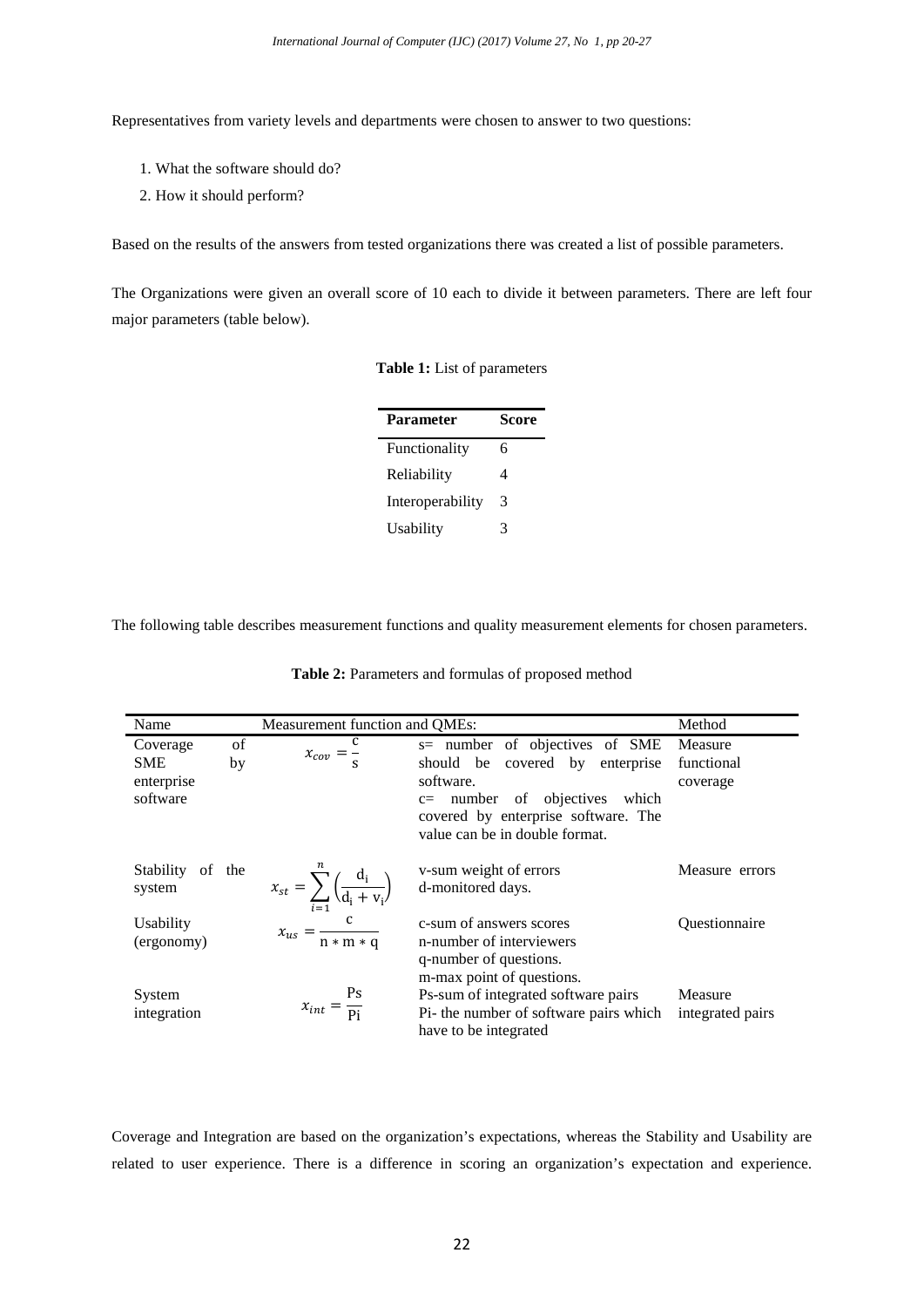Expectation can indicate absence of some needed features, while user experience more precisely considers what is already available.

The principle described in SQuaRE i.e. that "every quality measure employs its measurement function which normalizes the value within 0.0 to 1.0 and makes it interpreted that the closer to 1.0 is better" was followed. [6].

#### **5.Testing method on the organizations**

The organizations selected for the research are operating in Kazakhstan. The choice of organizations was based on the procedure of approaching a contact person within that organization, determining if the organization was appropriate to study and requesting permission to run the research in that organization. In exchange for access to certain firms and discussion of their processes, which required commercial confidentiality, I agreed to hide real names. Therefore the firms will be represented by abbreviation. The various types of firms were studied in order to increase the number of practices chosen by a variety of organizations.

This part indicates the organizations that participated in the research and displays some analysis. Initially organizations are identified individually and finally there is common analysis of all organizations.

It was agreed with three organizations that the method would be used in their organizations. Finding suitable participants took about three months. Each organization agreed to present three circles of evaluation.

# **6. Short Description Of Organizations Participated**

The Table 3 gives a short description of the participants. Since participants asked for privacy, the names of organizations were substituted by abbreviations consisting of O- which means "organization" and the two letters from the industry which they represent. The second (OED) and the third (OAG) organization use many seasonal workers. Therefore average annual figures were taken as the number of employees.

|  |  |  | <b>Table 3:</b> Description of the organizations |
|--|--|--|--------------------------------------------------|
|--|--|--|--------------------------------------------------|

|  |          | # Name Industry      |  | Employees Persons involved Enterprise software |
|--|----------|----------------------|--|------------------------------------------------|
|  | 1 OIT IT |                      |  | ERP                                            |
|  |          | 2 OED Education 55   |  | ERP                                            |
|  |          | 3 OAG Agriculture 70 |  | ACC                                            |

## **7. Results and discussion**

The participants are from various regions. The First organization **(OIT)** from the table above is from Almaty region, a quite developed region. It works in IT industry, in the area of providing internet to clients. It is a small enterprise with eleven employees in total.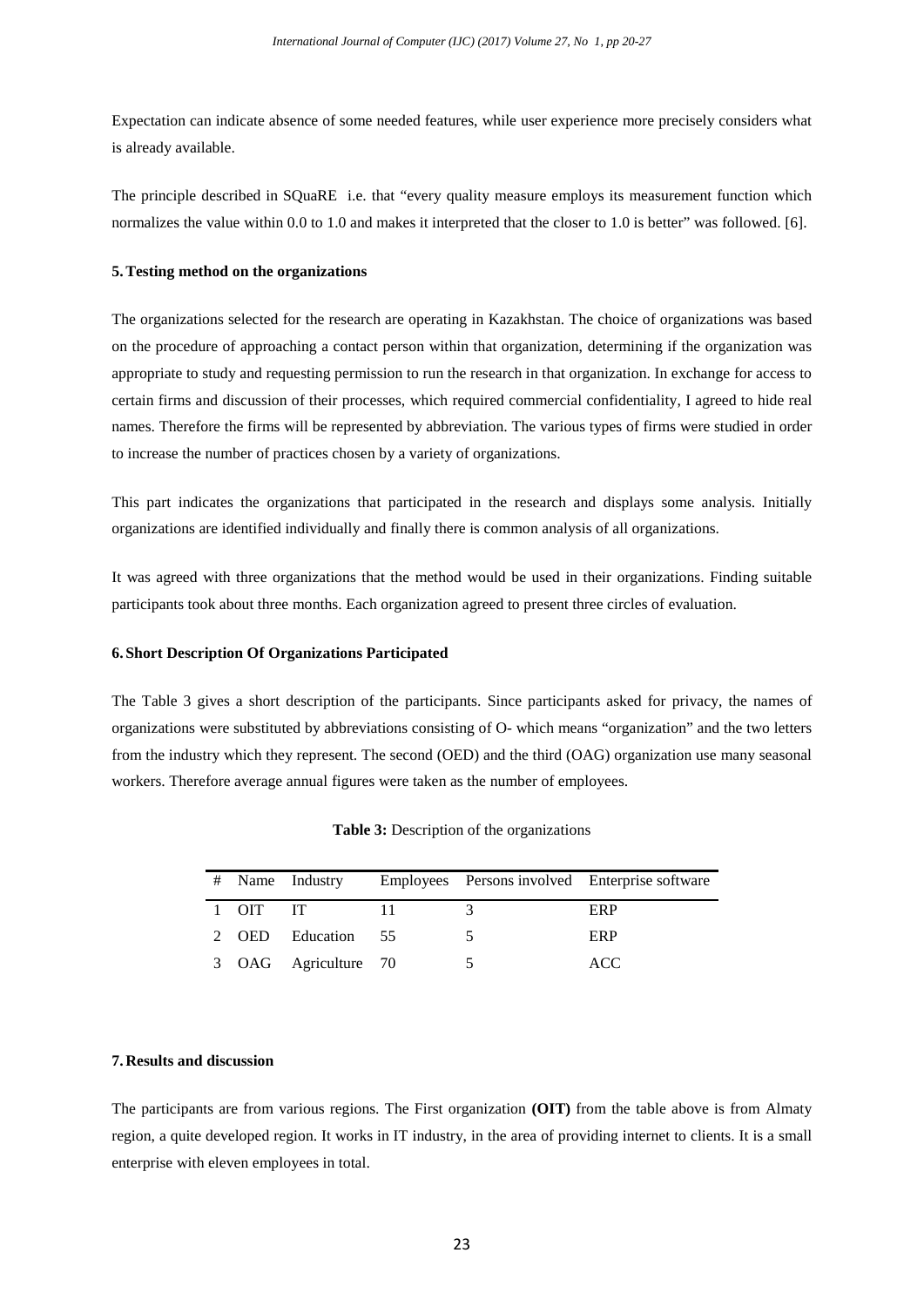Their end result for three rounds of evaluation shows that they rate the performance of their software quite highly. Most of the values are around 0.8. Performance was rated higher than other measures. Usability had the lowest result. In the coverage, they indicated 24 necessary processes and their software covered 19.4 of them. Unfortunately, the Integration part had very few records. Accordingly, the result was 7 required and 6 solved. The Integration part faced some difficulties. Therefore, it will be discussed in the end of this chapter.

**OED** – the organization is medium in number of employees but small in assets organization. It is a college. It operates in the area of education and provides services for students.

Their estimation results (table above) are lower than those of the previous organization. They also estimated stability very high. However, they rated integration very low. The remaining graphs are much better. In particular, the estimation of Usability goes up circle by circle.

In the last round the number of necessary processes is 38 and estimation of their coverage is 25.6, which gives a result 0.67. It is not a bad result. However, it is not a desirable result.

The last organization **OAG** is from the agriculture industry. The number of employees is not much more than OED, but in comparison its assets suit that of medium organization requirements. It is mainly aimed at animal breeding. It is also engaged in plant growing.

The Table above describes the results received from OAG. The first thing to notice is that the results from the graph are very similar to the results of the previous organizations. However, Nevertheless, there is greater data from this organization. For example, processes added are 93 which is three times more than the previous organization. Furthermore, all the users entered the data in every circle, whereas in OED some users stopped entering data after first circle. Overall the results given from organizations indicate that they are mostly satisfied with their enterprise software.

The table below shows how many needed processes organizations entered into the database and there is shown mean value for the processes in every round. All responses are above average.

| Organizations  |            |      |            |                                           |     |      |  |  |
|----------------|------------|------|------------|-------------------------------------------|-----|------|--|--|
| Round          | <b>OIT</b> |      | <b>OED</b> |                                           | OAG |      |  |  |
|                |            |      |            | Count Average Count Average Count Average |     |      |  |  |
| 1              | 21         | 0.78 | 16         | 0,71                                      | 31  | 0.65 |  |  |
| $\mathfrak{D}$ | 3          | 1    | 19         | 0.66                                      | 25  | 0.74 |  |  |
| 3              |            |      | 3          | 0.53                                      | 37  | 0.7  |  |  |

#### **Table 4:** Processes entered by rounds

According to discussion with the organization's representatives, the coverage part was the one most needed. As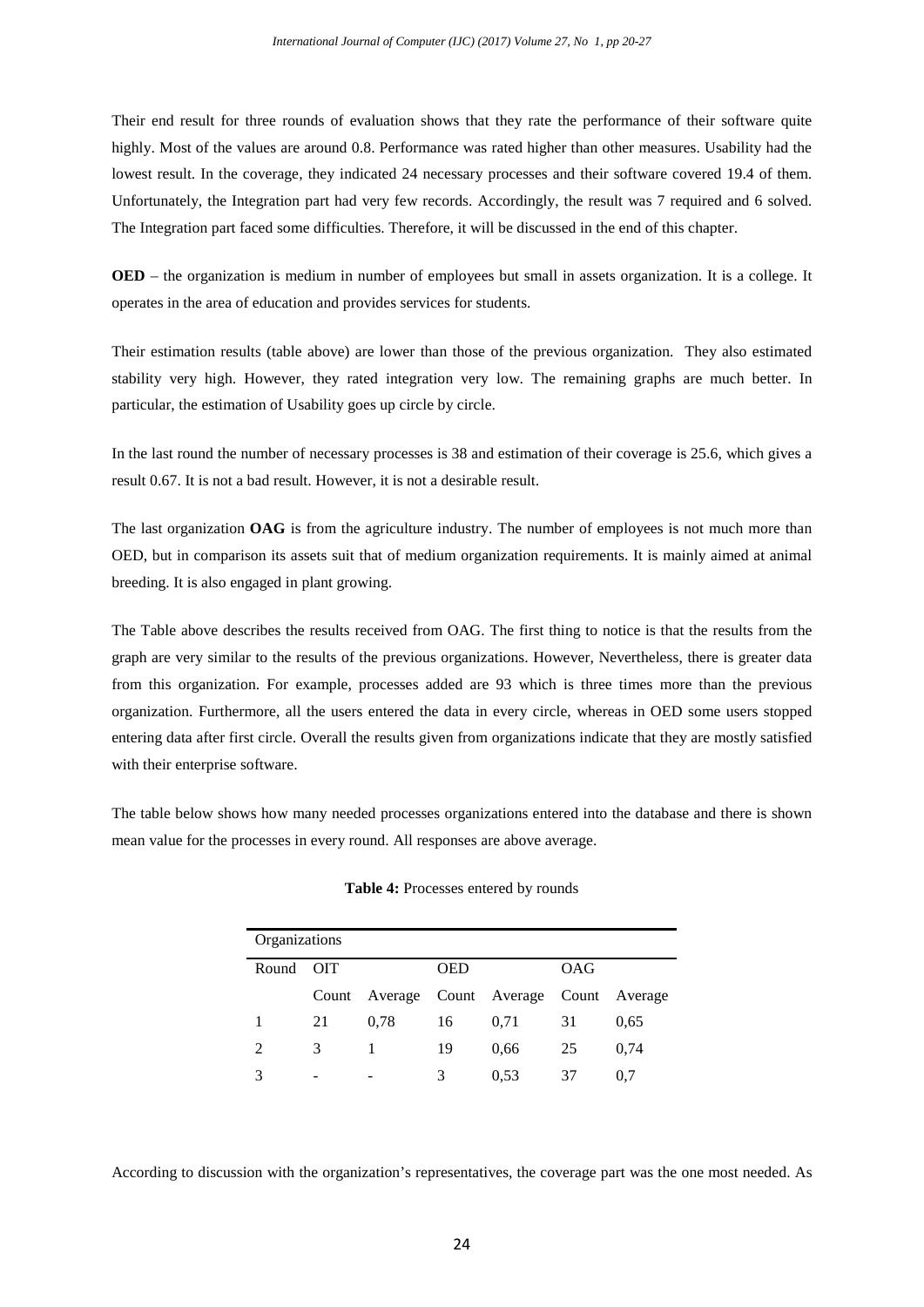was expected, the number of required coverage functions increased according to the size of the organization. The first two organizations filled out the needed functions in the first two rounds. The last organization filled it consistently.

In the Table 5, data from the integration part is represented. This part is fairly questionable. Despite the fact that organizations insisted on the importance of this part, there were few responses from the responsible persons. Collected responses revealed less satisfaction with this parameter.

**Table 5:** Integration pairs.

|                         | Organizations               |              |                |                         |   |    |  |  |
|-------------------------|-----------------------------|--------------|----------------|-------------------------|---|----|--|--|
|                         | <b>OIT</b>                  |              | OAG            |                         |   |    |  |  |
| Round Yes No Yes No Yes |                             |              |                |                         |   | No |  |  |
| 1                       | 4                           | $\mathbf{1}$ | $\overline{2}$ | $\overline{\mathbf{3}}$ | 2 | 2  |  |  |
| 2                       | $\mathcal{D}_{\mathcal{L}}$ |              |                |                         |   | 3  |  |  |
|                         |                             |              |                | 1                       |   |    |  |  |

The integration part was poorly completed. But it is interesting to note how the respondents filled the required fields. The OIT filled the integration fields with more advanced terms, while the rest mentioned only reports and other simple requirements for their enterprise software. For example: reports to Tax-officials. OIT indicated some universal integration instruments as an important value. The main reason for this is that OIT is from a more developed region and represents the information technology field.

**Table 6:** Usability comparison of organizations

|   |                        | Organizations |        |            |                                        |            |        |
|---|------------------------|---------------|--------|------------|----------------------------------------|------------|--------|
|   | Round User numbers OIT |               |        | <b>OED</b> |                                        | <b>OAG</b> |        |
|   |                        |               |        |            | Summ Average Summ Average Summ Average |            |        |
|   | 3                      | 110           | 7,8571 | 252        | 7.2                                    | 271        | 7,7429 |
| 2 | 5                      | 94            | 7.2308 | 160        | 7.619                                  | 283        | 8.0857 |
|   | 5.                     | 156           | 7,4286 | 165        | 7,8571                                 | 281        | 8.0286 |

In the table above, one can see the results of Usability part where end-users estimated the software they use. The average number is good for all of the organizations. The ergonomic part was filled by organizations' end-users. Overall, 13 people from three organization participated in the estimation. Most of the results show an increase in the responses round by round. To clarify some aspects, a short discussion was conducted after all three rounds. In the discussion, respondents explained score increase by additional experience with the software.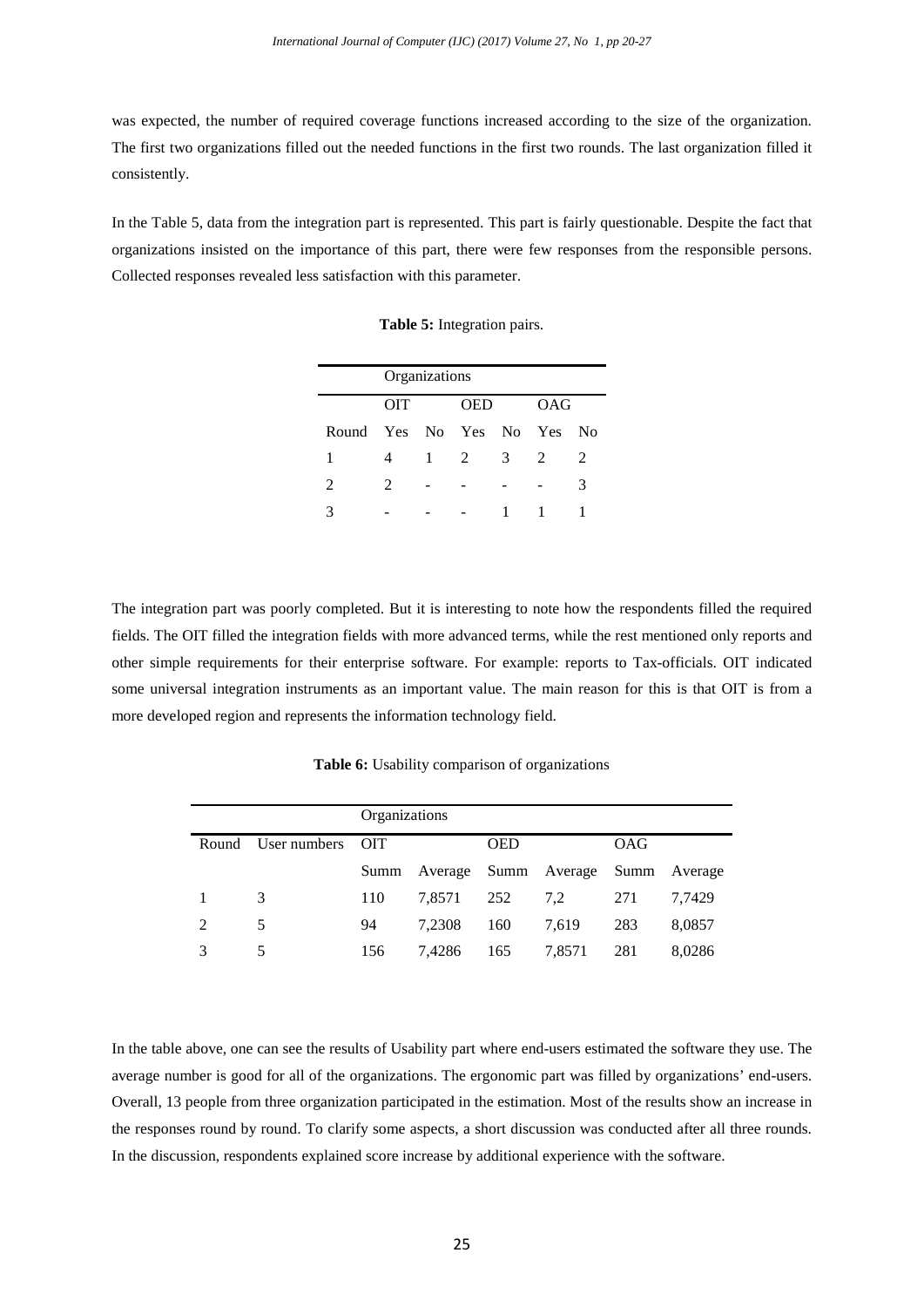The table below describes results duration of error registration and average results for the organizations. The stability part shows the highest response from all three organizations. As has been mentioned, the reliability part presents the highest results.

|   | Organizations |                                 |            |      |            |         |  |  |  |
|---|---------------|---------------------------------|------------|------|------------|---------|--|--|--|
|   | <b>OIT</b>    |                                 | <b>OED</b> |      | <b>OAG</b> |         |  |  |  |
|   |               | Round Days Average Days Average |            |      | Days       | Average |  |  |  |
|   | 27            | 0.9                             | 40         | 0,84 | 44         | 0.8     |  |  |  |
| 2 | 27            | 0.87                            | 21         | 0,86 | 35         | 0.87    |  |  |  |
| 3 | 27            | 0.94                            | 25         | 0.89 | 30         | 0.82    |  |  |  |

**Table 7:** Comparison of incidents the organizations

These days, most commercial enterprise software works with very few errors due to better development process, but errors can still occur. The problems can be objectively software faults, but also they can be cause of interaction of enterprise software with external factors. Some errors can be not due to a fault of the software but the reason can be poor understanding by users of their software. Also, there were some errors related to the environment. For instance, in one of the organizations there were many errors associated with network problems. The organization had poor network infrastructure. Such problems can be avoided by categorization of the incidents.

#### **8.Method applying**

Quality of software is sandwiched between progress in business and technology[7]. If one falls behind, there will not be high quality. This is why quality control of software is important. However, we must not forget about the business which uses it. Business must clearly see their needs and track the experience with software in order to improve or substitute it. Without doubt, the proposed method has it is own limitations. Larger organizations have more comprehensive requirements and this method is inadequate for them, but SMEs can find a lot of benefits from it, such as time saving in formulating initial requirements and lack of complicated documentation.

The method will certainly have a positive impact on organizations since it is based on their expectations and the experience of the users in the organization. It highlights that organizations decide what they need, not the vendors. In many cases, vendors sell products with many non-needed functions which just will take up space in the hardware and memory, and these non-used functions can negatively impact the quality evaluation process. This must be avoided when organizations want to evaluate their software and get more realistic results.

For the enterprise, the method would bring benefits through the possibility of learning and understanding their ICT in the process of evaluation. Organizations can determine their requirements in the process of evaluation. They will gain knowledge gradually. It gives them flexibility to not be focused on only evaluation process.